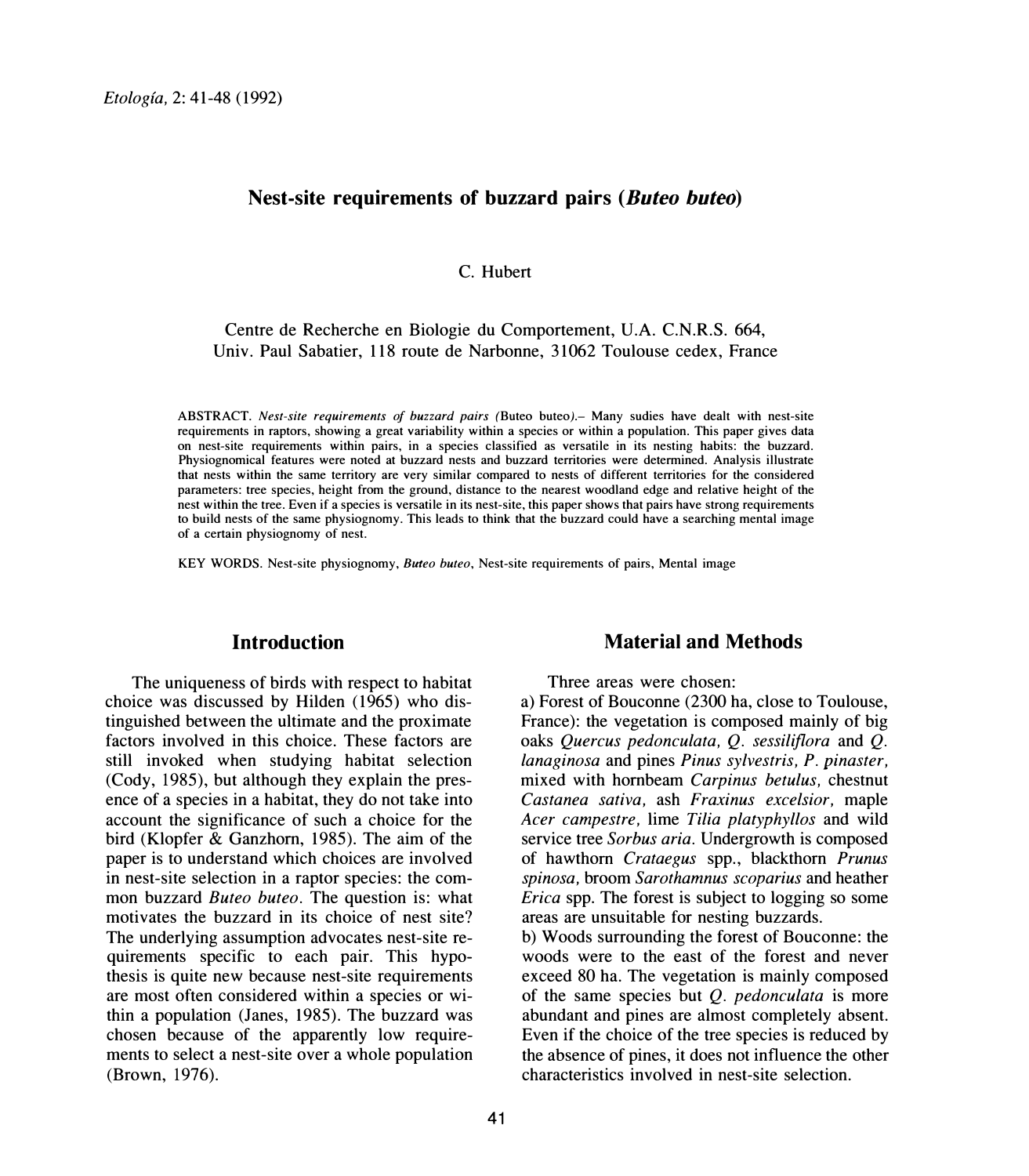c) Hornachuelos Natural Park (near Córdoba, Spain): mediterranean xerophytic woods presenting abundant ground vegetation of grass pastures and bushes. *Q. ilex, Q. suber* and *Q. pedonculata* formed mixed woods, of varying density, scattered, sometimes pastured with an undergrowth of Cistaceae, Terebinthaceae.

Buzzard nests were identified in the forest of Bouconne and in the surrounding woods in 1989 and 1990 by systematic prospection on foot in winter, when the trees had no leaves. Frequent visits were made to each nest to see if they had been relined and maintained and if any buzzards were defending it.

Behavioural observations of buzzard pairs ( territorial flights and high perches, as described in Picozzi & Weir, 1975) were used to determined the approximate buzzard pair territory and to estimate how many nests were present in each territory. There were usually 1-5 nests in one territory (Bayle & De Ruffray, 1980) the nests being about 100 m apart within a given territory of about 200 ha for the forest of Bouconne (Hubert, 1989).

The territory is defined as "the space in which the owners are opposed by certain behaviour or signals to the intrusion of other individuals" (Richard, 1970).

Only territories having more than one nest were considered here, in order to examine nestsite requirements in each pair.

At each nest, tree species, height from the ground, distance to the nearest woodland edges and relative height of the nest within the tree, were noted.

At Homachuelos Natural Park, some nests were known to be occupied at least once by a buzzard pair. Considering the very close distance between some nests  $(<50 \text{ m})$ , groups of nests were assumed to be on the same territory. The same parameters were noted for each buzzard nest, except the distance to edges which cannot considered as meaningful because of scattering of the forest patches.

# **Results**

In the forest of Bouconne, 68 nests were found, but only 24 nests (35%) were defended at least once by a buzzard pair. Other nests being either defended by black kites (31%) Milvus mi*grans,* accipiter (4%), booted eagle *Hieraaetus pennatus* (1%), or showed no evidence of occupation or defence by any species (28%). Pairs A, B, C, D and E (table I) are nesting in this habitat. In the woodlands, 29 nests were found: 20 nests (69%) were defended at least once by a buzzard pair. Other nests being either unoccupied (27%) or occupied by goshawk (3%) *(Accipiter gentilis),*  by black kites (30% of these nests being first defended by buzzard pairs and in the same year or in the following year occupied by black kites). Pairs F, G, H, I, J (table I) are nesting in this habitat.

In Homachuelos Natural Park, six nests were found and were known to be occupied by buzzards. Three nests were belonging to the same territory and two other nests to a second territory. Pairs K and L (table I) are nesting in this habitat but these nests were excluded from the statistical analysis because of the particular landscape, incomparable with both other areas.

Table I shows that inside the same territory (mentioned by a letter), there can be two, three or four nests. All of the nests belonging to the same pair exhibit the same characteristics for the described variables: nest tree species, height of the nest, distance to the nearest edge, relative height of the nest within the tree. In order to emphasize the great similarity existing between the nests located inside the same buzzard territory, descriptive statistics have been achieved: Correspondence Factor Analysis (CFA) was conducted on the data after complete disjonctive coding (fig.I). The five first factors accounted for a 85% of the total variability. This figure allows recognition of nests belonging to the same pairs, most of the nests of the same territory being close on the graph.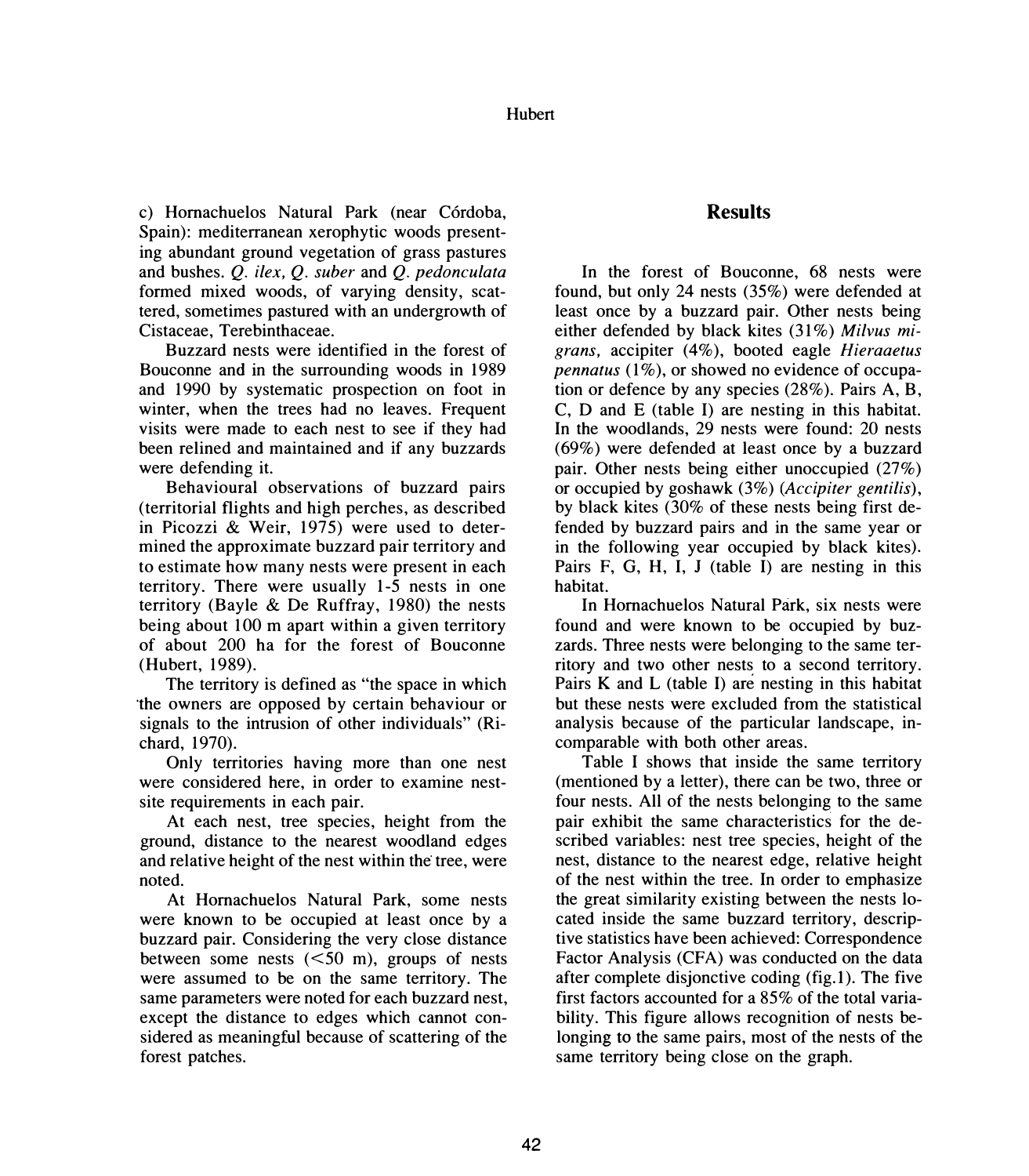| Study areas                  | <b>Buzzard</b> pairs      | No of nests             | Nest tree | Height<br>(m) | Relative height<br>within the tree | Distance<br>to edge (m) |
|------------------------------|---------------------------|-------------------------|-----------|---------------|------------------------------------|-------------------------|
|                              |                           | A1                      | Pine      | 18            | 3/4                                | 100                     |
|                              | $\boldsymbol{\mathsf{A}}$ | A2                      | Pine      | 17            | 3/4                                | 150                     |
|                              |                           | A <sub>3</sub>          | Pine      | 18            | 3/4                                | 150                     |
|                              |                           | B1                      | Oak       | 12            | 2/3                                | 175                     |
| <b>FOREST</b>                | $\, {\bf B}$              | B <sub>2</sub>          | Oak       | 11            | 2/3                                | 190                     |
|                              |                           | B <sub>3</sub>          | Oak       | 11            | 2/3                                | 160                     |
| OF                           |                           | <b>B4</b>               | Oak       | 12            | 2/3                                | 188                     |
|                              |                           | C1                      | Pine      | 12            | 1/3                                | 100                     |
| <b>BOUCONNE</b>              | ${\bf C}$                 | C2                      | Pine      | 14            | 1/3                                | 100                     |
|                              |                           | C <sub>3</sub>          | Pine      | 9             | 1/3                                | 100                     |
|                              | ${\bf D}$                 | D1                      | Pine      | 16            | 2/3                                | 180                     |
|                              |                           | D2                      | Pine      | 17            | 3/4                                | 200                     |
|                              |                           | E1                      | Pine      | 12            | 1/2                                | 60                      |
|                              | ${\bf E}$                 | E <sub>2</sub>          | Pine      | 14            | 1/2                                | 70                      |
|                              |                           | E <sub>3</sub>          | Pine      | 14            | 1/2                                | 50                      |
|                              |                           | F1                      | Oak       | $\bf 8$       | 1/2                                | 10                      |
| <b>WOODS</b>                 | $\mathbf F$               | F <sub>2</sub>          | Oak       | 10            | 1/2                                | 20                      |
|                              |                           | F <sub>3</sub>          | Oak       | 10            | 1/2                                | 15                      |
| <b>AROUND</b>                | ${\bf G}$                 | G1                      | Oak       | 12            | 1/2                                | 25                      |
|                              |                           | G <sub>2</sub>          | Oak       | 12            | 1/2                                | 30                      |
| THE FOREST                   | $\mathbf H$               | H1                      | Oak       | 11            | 3/4                                | 10                      |
|                              |                           | H2                      | Oak       | 14            | 3/4                                | $\overline{\mathbf{4}}$ |
| <b>OF</b>                    | I                         | $\mathbf{I} \mathbf{1}$ | Oak       | 16            | 2/3                                | 30                      |
|                              |                           | I2                      | Oak       | 15            | 2/3                                | 30                      |
| <b>BOUCONNE</b><br>PARQUE DE | J                         | $\mathbf{J1}$           | Oak       | 11            | 1/2                                | 20                      |
|                              |                           | J2                      | Oak       | 9             | $1/2$                              | 20                      |
|                              | $\bf K$                   | K1                      | Holm Oak  | 6             | 2nd branch                         |                         |
|                              |                           | K <sub>2</sub>          | Holm Oak  | 6             | 2nd branch                         |                         |
|                              |                           | L1                      | Cork-Oak  | 5             |                                    |                         |
| <b>HORNACHUELOS</b>          | L                         | L2                      | Cork-Oak  | 6             | branch tip<br>branch tip           |                         |
|                              |                           | L <sub>3</sub>          | Cork-Oak  | 6             | branch tip                         |                         |

TABLE I. Location of Buzzard nests within the same territory in the study areas.

[Localizaci6n de los nidos de ratonero comun en un mismo territorio de las areas de estudio.]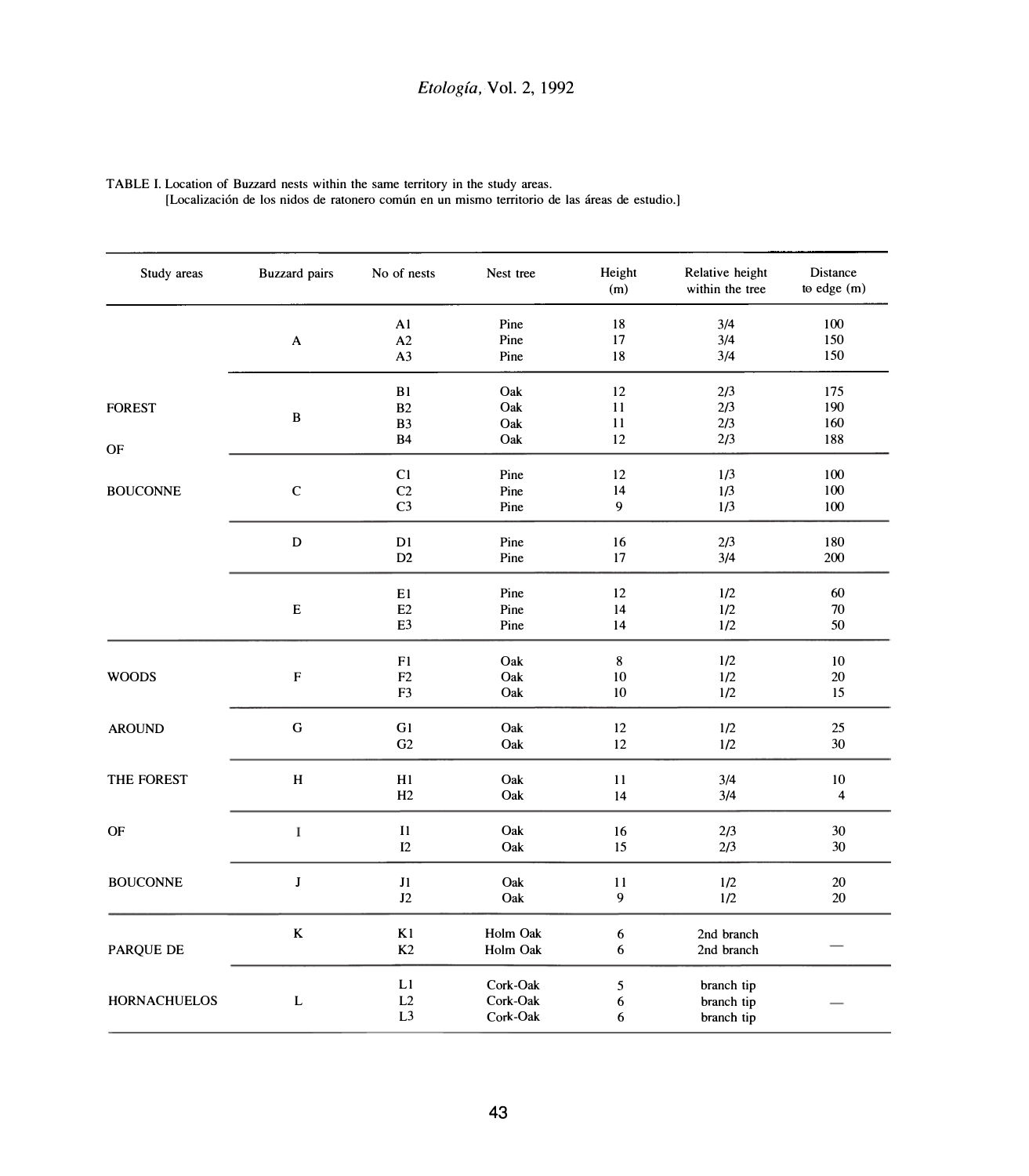

FIGURE I. Correspondance Factor Analysis on characteristics of Buzzard nests (height, nest-tree species, relative height of the nest in the nest, and distance to the woodland edge). The nests belonging lo the same pair are indicated by the same letter.

[Análisis factorial de correspondencias sobre las características de los nidos de ratonero común (altura, especie de árbol elegida, su situación relativa dentro del árbol y distancia a la orilla). Los nidos pertenecientes a la misma pareja se designan con la misma letra.]

A dendrogram (fig. 2) has been constructed from nests location in the space generated by the first five factors. The dendrogramm allowed to recognize nests belonging to the same territories. The analysis illustrates that nests within the same territory are very similar compared to nests belonging to different territories. Then, in spite of the possible diversity of nest locations in the woodlands, we noticed a great similarity of nest physiognomy, according to the parameters considered, within the territory of a given buzzard pair.

# **Discussion**

The buzzard is, after the kestrel *Falco tinnunculus,* the most abundant raptorial species in the Western Palearctic (Gensböl, 1984) and many nest-site preferences have been described: in Limousin (center of France, Nore, 1979) oak is the prefered species for nesting (50% of 252 nests

were on oaks); on the Saone plaine (France), oak supports 78% of the nests (Roche, 1977). In Finland, buzzards usually nest in spruce (66%) but pine (22%) and birche (10%) are also accepted (Solonen, 1982). In Snowdonia (North Wales, U.K., Dare, 1989) 37% of the total pairs used only rock sites and 53% used trees with a preference for oak (55% of tree nests being in oak). In Scotland, there are as many nests in crags as in trees (Brown, 1976). Picozzi & Weir (1974) in Scotland, Dare (1961) in Devon (U.K.) and Joenson (1968) in Denmark described a preference of buzzards for pines over deciduous trees. In Souabe Jura (Germany) Rockenbauch (1975, in Bayle & De Ruffray, 1980) shows that beech supports 70% of 378 nests. And Melde (1973) even notes buzzards nesting on pylons in Germany.

Roche (1977) observed the composition of tree species in his studied forests to determine whether the buzzard chooses one species preferentially. He showed that nest location choice is independent of

#### Hubert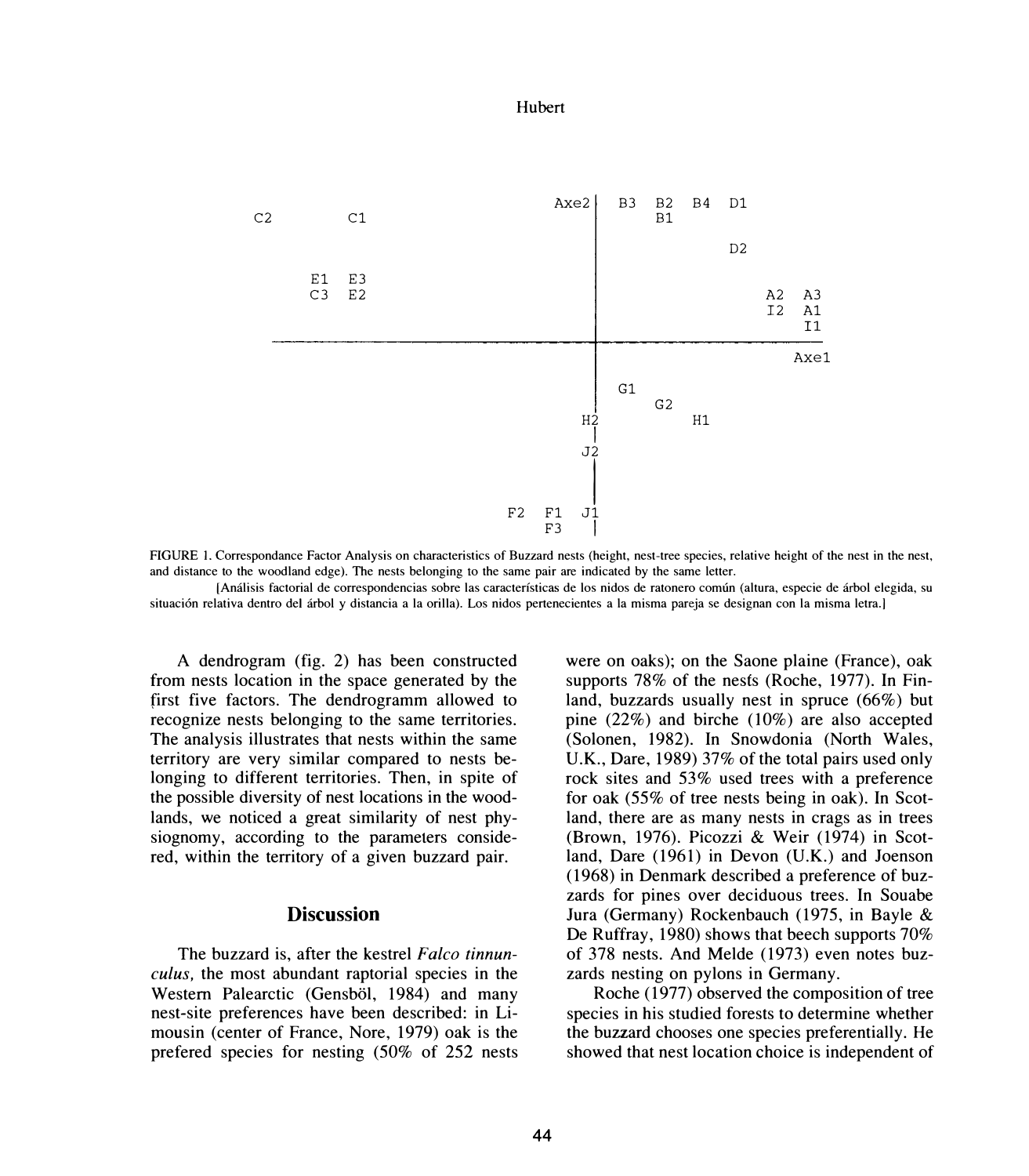*Etologfa.* Vol. 2, 1992



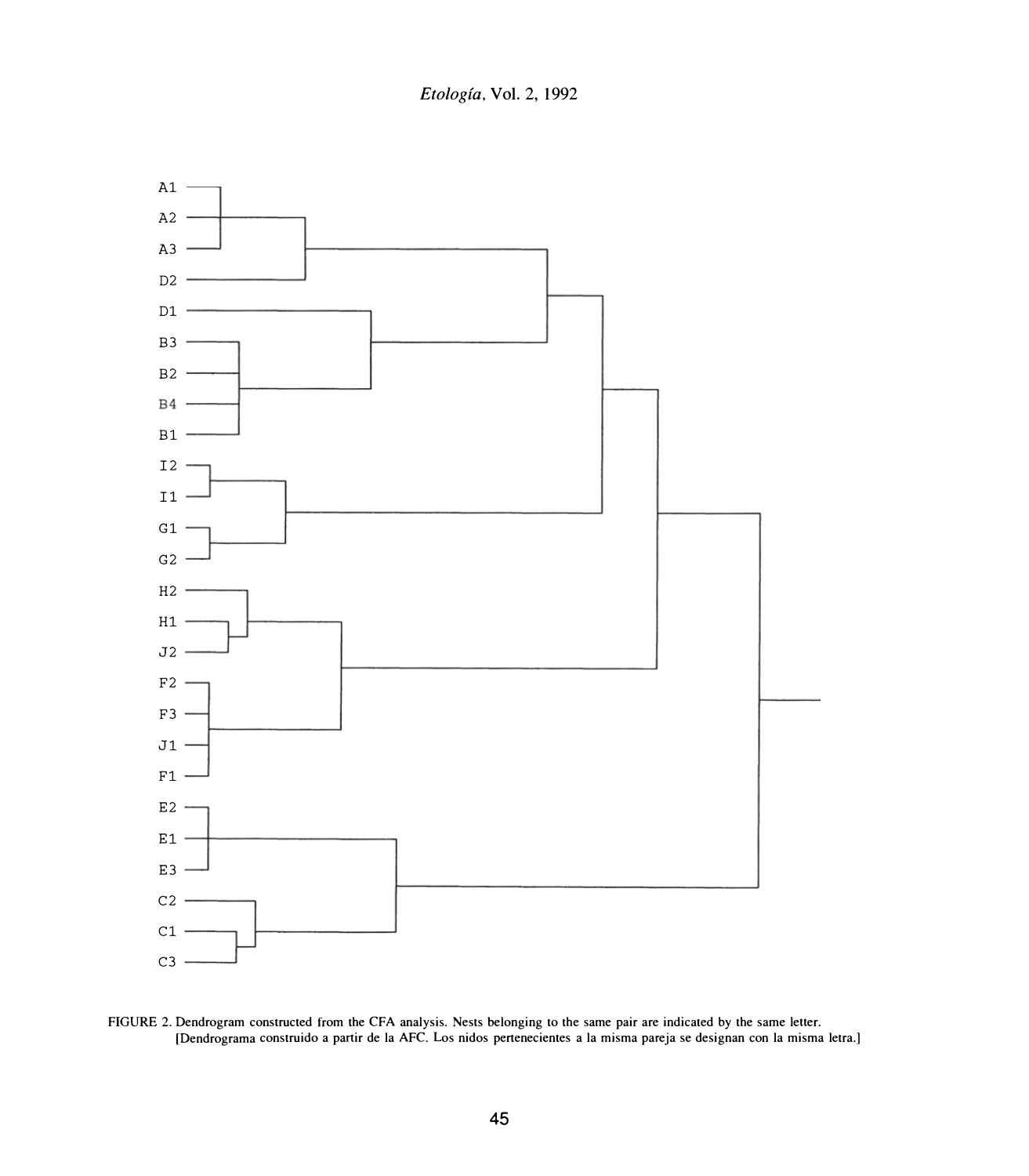the tree species: the tree just needs to have an adequate size and shape. Solonen (1982) concluded in a same way that "the decisive factor in nest-site selection was probably simply the relative strong and safe base for the nest", and Moore (1957) summarized that "the buzzard is a generalized unspecialized species in its feeding habits and in its nesting habits".

Even if the buzzard species does not seem to require anything other than a strong and safe base to nest, it appears from our results that a buzzard pair, when building several nests, builds them all with the same physiognomical features. Furthermore, Joenson (1968) noticed in his study on buzzards that when there were 3-5 nests close together, they were very similar as to size, height above the ground, location in the tree and other characteristics. In the same way, Nore et al. (1990) noted that most buzzard pairs build, year after year, a nest similar to that of the previous spring (e.g. in a wood, at the tip of a branch, at the top of a truncate tree, at the departure of a lateral branch, covering a large surface area).

This led the thinking that the buzzard pair does not look for just any fit breeding place anywhere, but could have a searching mental image of a certain physiognomy of nest (Curio, 1976). According to the litterature on imprinting (Hess, 1973), the searching image of the first breeding site could be comparable to that of the breeding site (Hess, 1964; Hilden, 1965; Herlugson, 1981) or to that of the site where the post-fledging period was spent (Catchpole, 1972; Brewer & Harrison, 1975). On the other hand, the searching image of the nth breeding site could be dependent on all the n-1 breeding attempts if we accept a certain development of the mental image (Catchpole, 1972; Herlugson, 1981; Newton & Marquiss, 1982; Thompson & Hale, 1989; Court et al., 1989).

Many studies have dealt with habitat selection in raptors, showing a great variability for nest-site requirements between species (Schipper, 1979; Titus & Mosher, 1981; Apfelbaum & Seelbach, 1983; Schmutz, 1984; Bechart et al., 1990) and among the same species (Orians & Kuhlman,

1956; Matray, 1974; Platt, 1974; Lokemoen & Dubbert, 1976; Morris et al., 1982; Tjernberg, 1983; Bohall-Wood & Collopy, 1986; Kostrzewa, 1987; Sieg & Becker, 1990; Gargett, 1990). Although nest-site selection in a population is explained by the evolutive consequences, it does not explain the variability of habitat selection when considering a population. Even if a species is versatile for its nest site, this does not mean that the individuals are too. Individual choices and previous experiences have to be taken into account to achieve a fuller comprehension of nest-site selection.

## **Resumen**

### *Caracterfsticas del lugar de/ nido seleccionadas por parejas de ratonero comun (Buteo buteo).*

Numerosos estudios analizan los requisitos de las rapaces para la nidificación, poniendo en evidencia tanto una variabilidad intraespecffica como intrapoblacional. Se presentan datos sobre el ratonero, especie clasificada como poco exigente en la elección del lugar de nidificación. Se describen las características fisonómicas de cada nido y los territorios de las parejas que han podido ser determinados. Los análisis revelan que los nidos situados en un mismo territorio son muy similares a los de otros territorios considerando los parametros siguientes: distancia al lindero de un bosque, altura del nido, situación relativa dentro del árbol, y especie de arbol elegida. Aun siendo esta especie versátil en cuanto al lugar de nidificación, este estudio revela que las parejas construyen siempre el mismo tipo de nido, por lo que se puede pensar que el ratonero poseería una representación mental de un nido con una fisonomfa particular.

## **References**

Apfelbaum, S.I. & Seelbach, P., 1983. Nest tree, habitat selection· and productivity of seven american raptors species based on the Cornell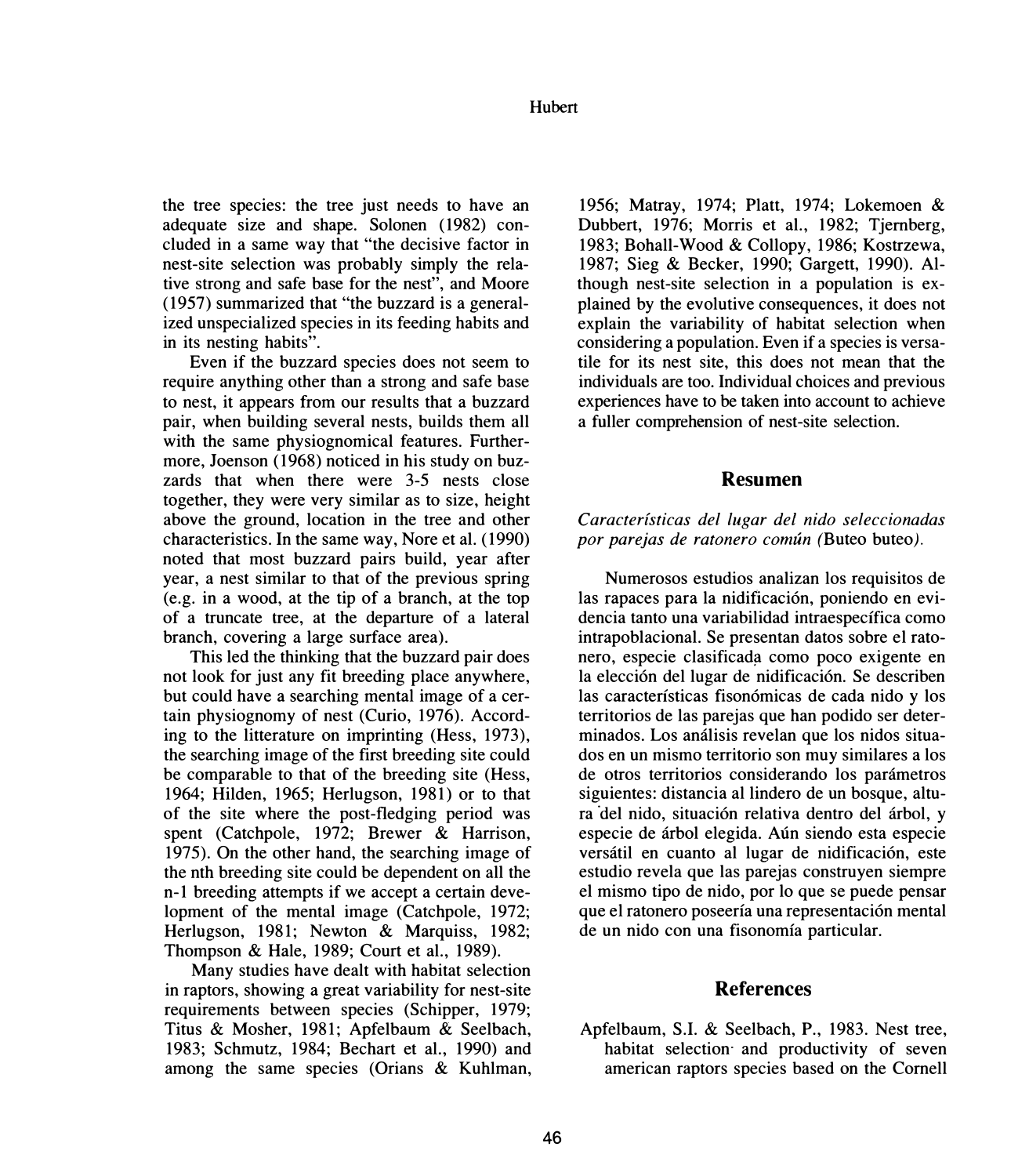University Nest Record Card Program. *Raptor Research,* 17(4):97-113.

- Bayle, P., De Ruffray, P., 1980. Analyse bibliographique de la Buse variable *(Buteo buteo). Bulletin de /'Office National de la Chasse,*  40:11-15.
- Bechard, M.J., Knight, R.L., Smith, D.G. & Fitzner, R.E., 1990. Nest sites and habitat of sympatric Hawks *(Buteo* spp.) in Washington. *J. Field Ornithol.,* 62(2): 159-170.
- Bohall-Wood, P. & Collopy, M., 1986. Abundance and habitat selection of two american Kestrel subspecies in north-central Florida. *Auk,*  130:557-563.
- Brewer, R. & Harrison, K.G., 1975. The time of habitat selection by birds. *Ibis,* 117:521-522.
- Brown, L., 1976. *British birds of prey.* London: Collins.
- Catchpole, C.K., 1972. A comparative study of territory in the Reed Warbler *(Acrocephalus scirpaceus)* and Sedge Warbler *(A. schoenobaenus). J. Zoo/. Land.,* 166:213-231.
- Cody, M.L., 1985. *Habitat selection in birds.* London: Academic Press.
- Court, G.S., Bradley, D.M., Gates, C.C. & Boag, D.A., 1989. Turnover and recruitment in a tundra population of Peregrine Falcons *(Falco peregrinus). Ibis,* 131 :487-496.
- Curio, E., 1976. *The ethology of predation.* New York: Springer-Verlag Ed.
- Dare, D.J., 1961. Ecological observations on a breeding population of the common buzzard *(Buteo buteo)* with particular reference to the diet and feeding habits. *Ph. D. thesis,* University of Exeter.
- Dare, D.J., 1989. Aspects of the breeding biology of the Buzzard *(Buteo buteo)* in North Wales. *Naturalist,* 114:23-31.
- Gargett, V., 1990. *The Black Eagle.* Randburgh: Acorn Books and Russel Friedman Books.
- Gavin, T.A. & Bollinger, E.K. 1988. Reproductive correlates of breeding site fidelity in Boboliks *(Dolichonyx oryzivorus). Ecology,* 69(1 ): 96- 103.
- Gensbol, B., 1988. *Guide des rapaces diurnes.*  Neuchatel, Paris: Delachaux et Nieslé S.A.
- Herlugson, C.J., 1981. Nest site selection in mountain bluebirds. *Condor,* 83:252-253.
- Hess, E.H., 1964. Imprinting in birds. *Sciences,*  146: 1128-1139.
- Hess, E.H., 1973. *Imprinting: Early expeiences and the development Psychobiology of attachment.* New York: Van Nostrand Reinhold.
- Hilden, 0., 1965. Habitat selection in birds. *Ann. Zoo/. Fenn.,* 2:53-75.
- Hubert, C., 1989. La nidification de la Buse variable *(Buteo buteo)* en forêt et en bosquet. Paul: E.A.
- Janes, S.W., 1985. Habitat selection in raptorial birds. In: *Habitat selection in birds:* 159-188 (M.L. Cody, Ed.). London: Academic Press.
- Joenson, 1968. An investigation on the breeding population of the Buzzard *(Buteo buteo)* on the island Als in 1962 and 1963. *Dansk Ornith*. *Faren. Tidsskr.,* 62:17-31.
- Klopfer, P.H. & Ganzhorn, J.U., 1985. Habitat selection: behavioral aspects. In: *Habitat selection in birds:* 435-453 (Cody, M.L. Ed.). Academic Press, INC
- Kostrzewa, A., 1987. Quantitative analysis of nest-habitat separation in common Buzzard *(Buteo buteo),* Goshawk *(Accipiter gentilis),*  and Honey Buzzard *(Pernis apivorus). J. Orn,,*  128:209-229.
- Lokemoen, J.T. & Dubbert, H.F., 1976. Ferruginous Hawk nesting ecology and raptor population in northern south Dakota. *Condor,* 78:464- 470.
- Matray, P.F., 1974. Broad-winged hawk nesting and ecology. *Auk,* 91:307-324.
- Melde, M., 1983. *Der Maiisebussard* Buteo buteo. Wittenberg: Die Neue Brehm Biicherei.
- Moore, N.W., 1957. The past and present statut of the Buzzard in the British Isles. *British Birds,*  5:173-197.
- Morris, M.M.J., Penak, B.L., Lemmon, R.E. & Bird, D.M., 1982. Characteristics of Red-Shouldered Hawk *(Buteo lineatus)* nest sites in